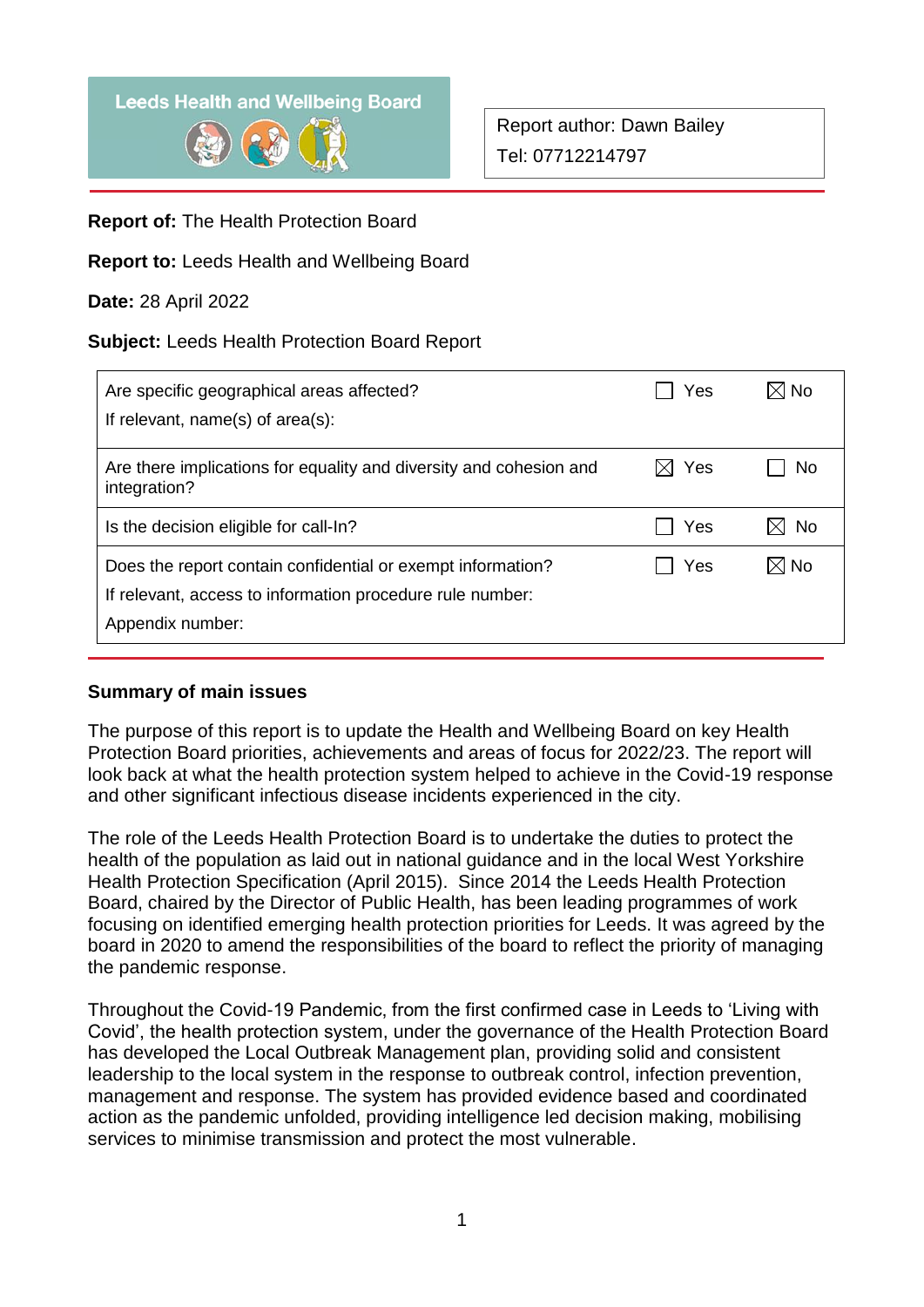In addition, the Leeds Health Protection Board has worked to ensure that arrangements are in place to protect the health of communities, meeting local health needs across Leeds through the development of robust assurance frameworks. This includes associated reporting systems, strengthened governance arrangements, development of the Leeds outbreak and pandemic plans and weekly updates to system leaders on surveillance of circulating infections.

The Board continues to monitor the health status of our population in relation to other key health protection priorities many of which have been exacerbated by Covid-19. The emerging health protection priorities that require focused attention disproportionately affect those people living in the most deprived 10% of communities in the city. The Board will continue to consider the impact of worsening deprivation statistics, the impact of Covid-19 and health inequalities when planning programmes and monitoring progress on priorities.

The Board identified that good progress has been made in all priority areas prior to the pandemic but that Covid had deepened inequalities and impacted on the progress made. The Board recommended that the following priorities are taken forward as a health protection system.

Health Protection Board priorities for 2021-2023:

- To reduce the incidence of TB
- To reduce the impact of poor air quality on health
- To review the Leeds outbreak plan
- To tackle antibiotic resistance in Leeds
- To Increase uptake of childhood immunisations in areas of low uptake
- Increasing uptake of Flu and Covid vaccination
- Reduce excess winter deaths in Leeds

#### **Recommendations**

The Health and Wellbeing Board is asked to:

- Endorse the Health Protection Board's report.
- Note and discuss the key progress made against the priorities previously identified in the 2018 Health Protection Board report.
- Support the new priorities identified by the Health Protection Board for 2021/23.
- Consider and comment on how the Health and Wellbeing Board can support the new emerging health protection priorities in relation to underserved populations, particularly those living in the most deprived 10% parts of the city.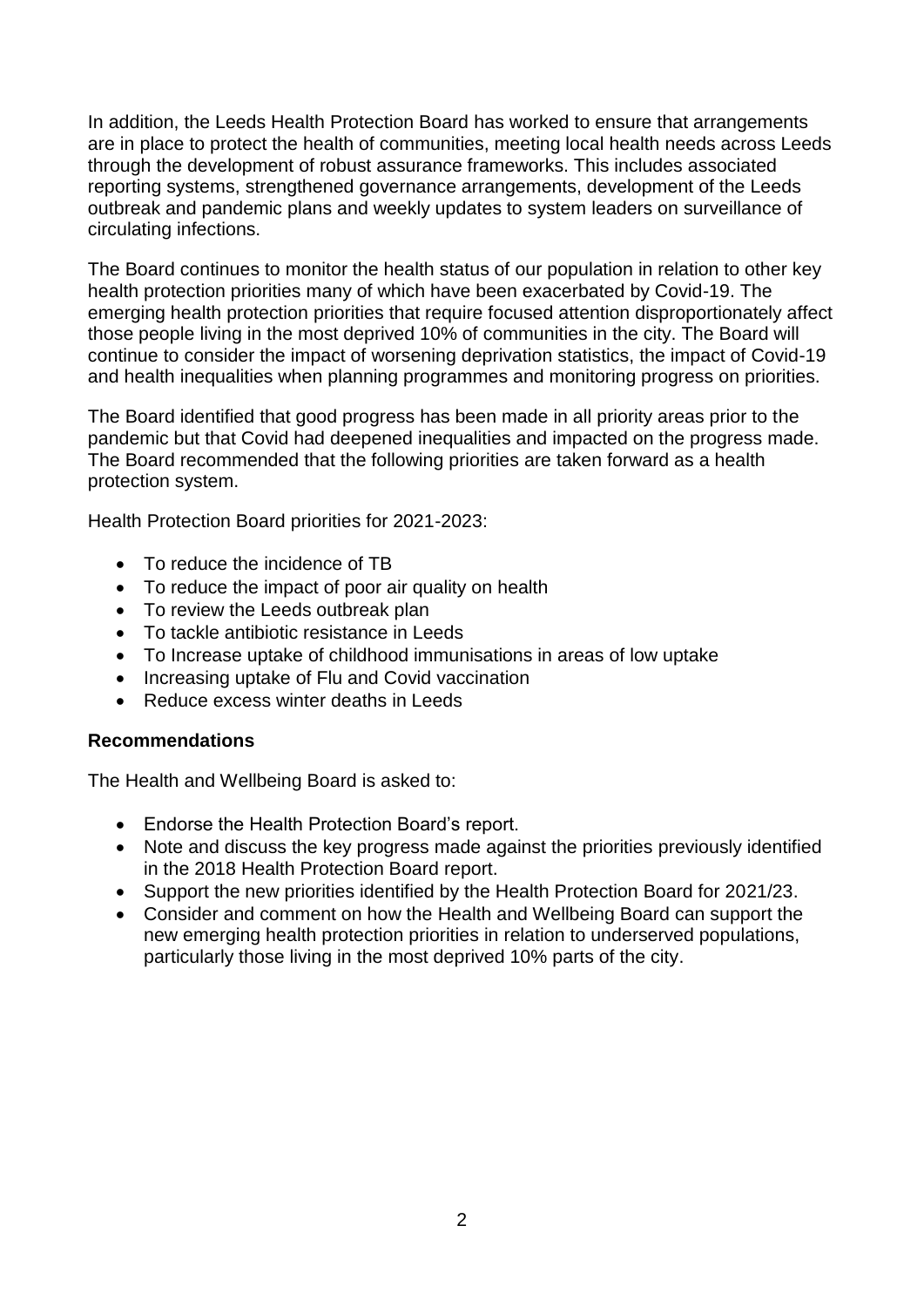#### **1 Purpose of this report**

- 1.1 The purpose of this report is to update the Health and Wellbeing Board on key Health Protection Board priorities, achievements and areas of focus for 2022/23. The report will look back at what the health protection system helped to achieve in the Covid-19 response and other significant infectious disease incidents experienced in the city.
- 1.2 Throughout the Covid-19 Pandemic, from the first confirmed case in Leeds to 'Living with Covid', the health protection system, under the governance of the Health Protection Board has developed the Local Outbreak Management plan, providing solid and consistent leadership to the local system in the response to outbreak control, infection prevention, management and response. The system has provided evidence based and coordinated action as the pandemic unfolded, providing intelligence led decision making, mobilising services to minimise transmission and protect the most vulnerable.
- 1.3 Covid-19 has exposed the deep inequalities that exist between different population groups and areas in Leeds. A wider system approach was mobilised targeting outbreak prevention interventions for people who had been worst affected by the virus, including people from ethnic minority communities and those living in the most deprived areas. The Marmot review 'Building Back Better' along with local intelligence is used to inform proactive activities across the city with the focus on health inequalities which aim to improve the health of the poorest fastest

#### **2 Background information**

2.1 In March 2014, the Leeds Health and Wellbeing Board agreed to establish the Leeds Health Protection Board in line with Department of Health recommendations. The role of the Health Protection Board is to undertake the duties to protect the health of the population as laid out in national guidance and in the local West Yorkshire Health Protection Specification (April 2014).

The Board undertakes the Leeds City Council duties under the Health and Social Care Act 2012 to:

Be assured of the effective and efficient discharge of its health protection duties;

Provide strategic direction to health protection work streams in ensuring they meet the needs of the local population;

Provide a forum for the overview of the commissioning and provision of all health protection duties across Leeds.

The Board is chaired by the Director of Public Health. Members represent Leeds City Council services including Environmental Health, Resilience and Emergency, and Adults and Health. Other organisations represented include Public Health England, NHS Leeds CCG, GP Confederation, Leeds Teaching Hospitals (LTHT), Leeds and York Partnership Foundation Trust (LYPFT), Leeds Community Health Trust (LCH), and NHS England. Each organisation has a responsibility and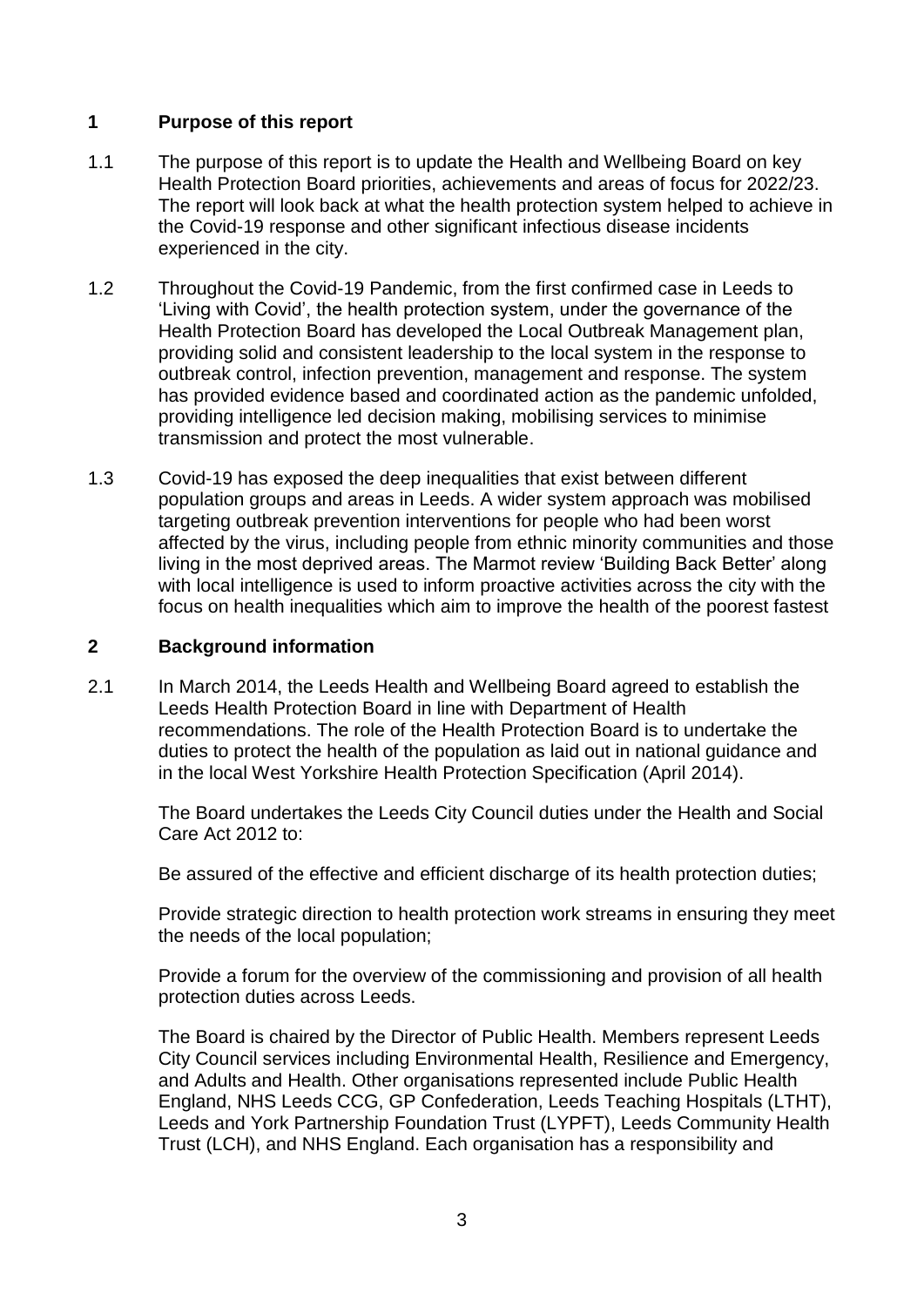accountability for the city's health protection risks and the key performance indicators. Regular updates are provided on key areas;

- Communicable Disease Control
- Infection Prevention & Control
- Environmental Health
- Emergency Preparedness, Resilience and Response
- Screening
- Immunisation

#### **3 Main issues**

- 3.1 The Leeds Health Protection Board report is the first report since the onset of the Covid-19 pandemic and provides an overview of the Health Protection Board Covid-19 response, status of wider priorities focusing on protecting people of Leeds including infectious diseases, environmental hazards and other threats to health. This report will highlight the current position, key achievements and targets for the period of 2020- 2022, with recommended actions for the next 12 months.
- 3.2 The COVID-19 pandemic has placed unparalleled demands on the health protection system, our response has vividly demonstrated our resilience and ability to respond in a fast paced, rapidly accelerating situation responding innovatively with rigor and going the extra mile with determination and grit.
- 3.3 Many services faced unprecedented disruption including social care, care homes, education settings and workplaces. Our strong and robust health protection arrangements in Leeds were able to be scaled up to respond at pace, rapidly building on existing system.
- 3.4 As we move into this next phase of 'Living with Covid-19' the Health Protection Board will continue to prioritise and work with communities as the focus moves towards protecting those most vulnerable to Covid. This includes encouraging people to adopt safer behaviours by following public health advice, in common with longstanding ways of managing other infectious respiratory illnesses such as flu or a common cold.
- 3.5 It is also critical that the Board recognises the impact of Covid-19 on deepening inequalities and works to address this whilst also developing confidence in our communities to return to working and socialising differently and safely. As a Board, we want to ensure people are supported with this transition and that we respond with compassion and kindness; our Team Leeds ethos has championed this throughout the Covid-19 pandemic.
- 3.6 Whilst we learn to live with Covid-19 it is important to remember that the pandemic is not over. As we transition into this next phase we need to continue to be vigilant for new variants and surges and be ready to respond whilst also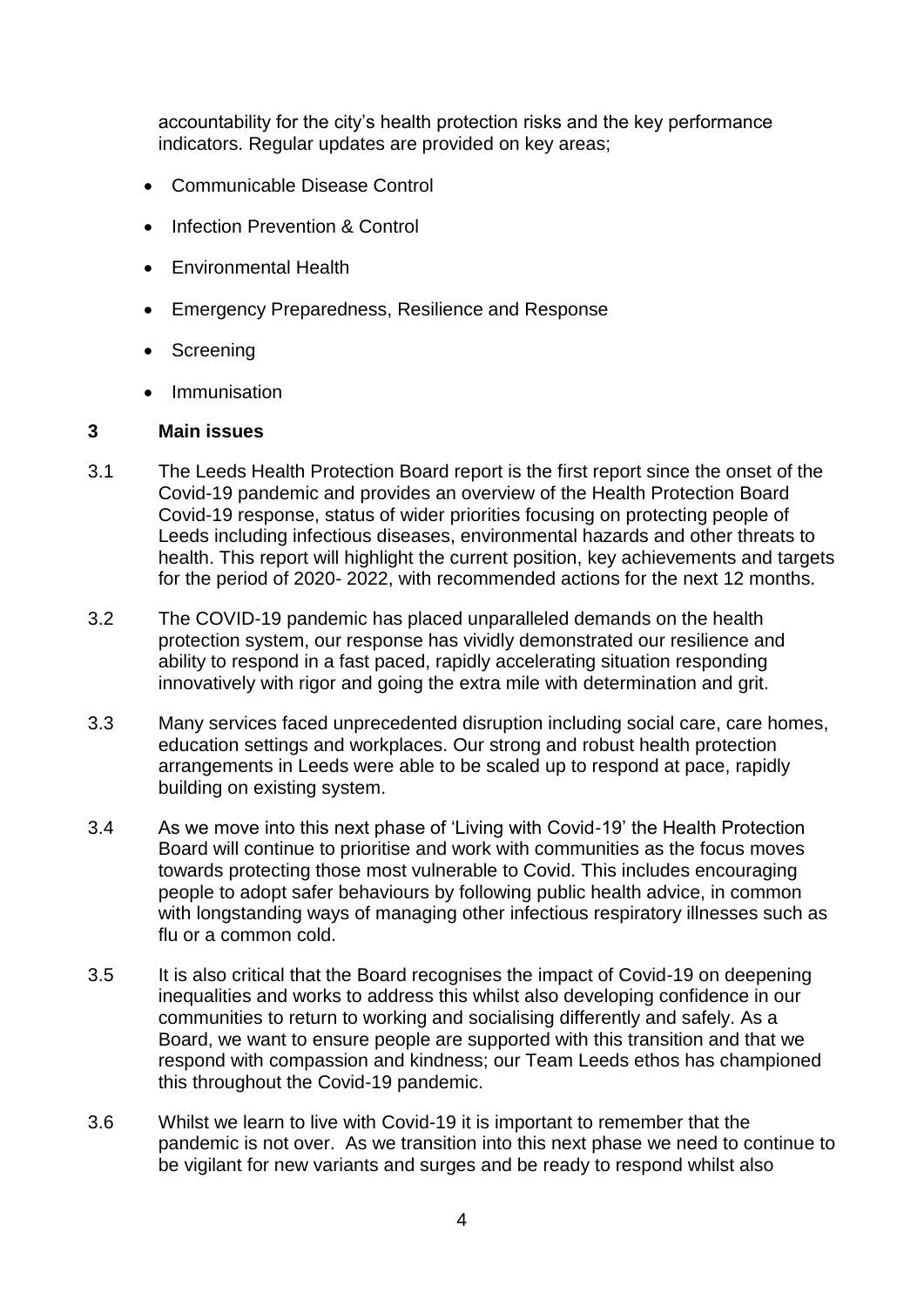prioritising wider health protection priorities such as increasing childhood vaccination uptake, tackling TB, and addressing the health impacts of poor air quality. We will continue to work closely with our UK Health Security Agency colleagues locally and nationally to monitor the local position and manage outbreaks and any new variants of concern in line with national and local guidance.

3.7 As we have seen through Covid-19, there is inequality in the level of risk that different individuals and groups are exposed to. Health Protection risks and issues reveal these inequalities, just as Covid 19 has done. This report is a reminder of the range of communicable disease and environmental risks which we need to address as part of Covid Recovery.

#### **4 Health and Wellbeing Board governance**

#### **4.1 Consultation, engagement and hearing citizen voice**

4.1.1 Health Protection Board membership includes representation from third sector organisations representing local populations.

#### **4.2 Equality and diversity / cohesion and integration**

4.3 While there are no direct Equality/Diversity/Cohesion or integration implications of this paper, all organisations concerned are actively involved in work in this area, and the raising of the standard of quality care in the city contributes directly to access and equality issues. In addition, some migrant population groups can bear a disproportionate burden of infectious diseases, this has been particularly evident during the pandemic and also relevant for TB, HIV, hepatitis A and B. The Health Protection Board has ensured that programmes are designed to meet the specific needs of migrant population groups in Leeds working with the Leeds Migrant Health Board, third sector, interpreting services and specialist services.

#### **4.4 Resources and value for money**

4.4.1 There are no direct resources/value for money implications arising from this paper.

## **4.5 Legal Implications, access to information and call In**

4.5.1 There are no legal or access to information implications of this report. It is not subject to call in.

#### **4.6 Risk management**

4.6.1 The Health Protection Board works to ensure that they continually strengthen their approach to understanding the health protection risks in Leeds. The Health Protection Board, as a sub-group of the Health and Wellbeing Board, has an assurance role to ensure that the city identifies health protection risks across the system and agrees plans to mitigate against these risks. The Board ensures that the system is prepared to respond to health protection risks, for example, the Covid 19 pandemic. The Board utilises a robust evidence base to inform the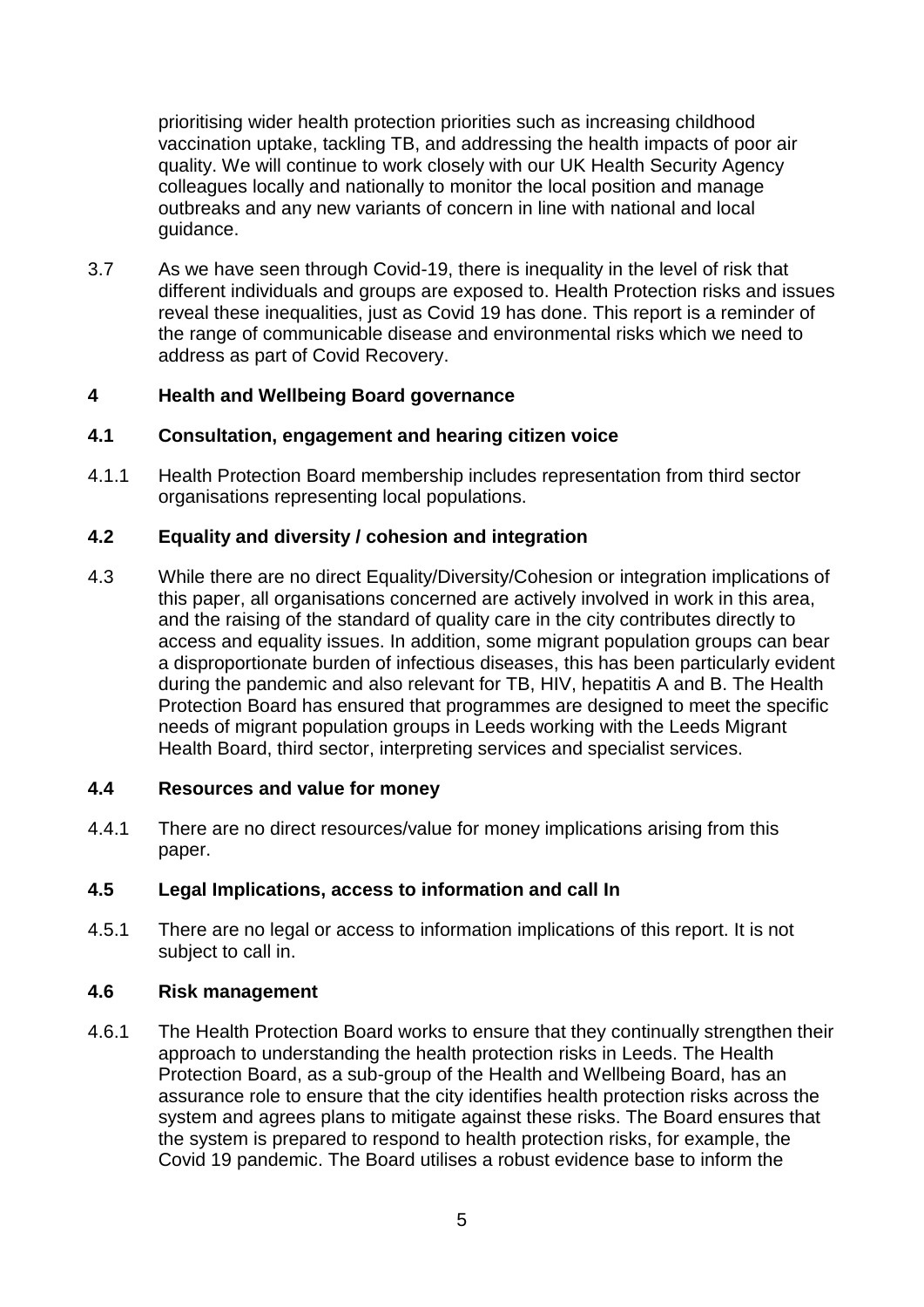health protection system when managing risk and tackling health and wellbeing inequalities.

#### **5 Conclusions**

The Board continues to monitor the health status of our population in relation to other key health protection priorities many of which have been exacerbated by Covid-19. The emerging health protection priorities that require focused attention disproportionately affect those people living in the most deprived 10% of communities in the city. The Board will continue to consider the impact of worsening deprivation statistics, the impact of Covid-19 and health inequalities when planning programmes and monitoring progress on priorities.

The Board identified that good progress has been made in all priority areas prior to the pandemic but that Covid had deepened inequalities and impacted on the progress made. The Board recommended that the following priorities are taken forward as a health protection system.

Health Protection Board priorities for 2021-2023:

- To reduce the incidence of TB
- To reduce the impact of poor air quality on health
- To review the Leeds outbreak plan
- To tackle antibiotic resistance in Leeds
- To Increase uptake of childhood immunisations in areas of low uptake
- Increasing uptake of Flu and Covid vaccination
- Reduce excess winter deaths in Leeds

#### **6 Recommendations**

- Endorse the Health Protection Board's report.
- Note and discuss the key progress made against the priorities previously identified in the 2018 Health Protection Board report.
- Support the new priorities identified by the Health Protection Board for 2021/23.
- Consider and comment on how the Health and Wellbeing Board can support the new emerging health protection priorities in relation to underserved populations, particularly those living in the most deprived 10% parts of the city.

#### **7 Background documents**

7.1 Health Protection Board Report 2022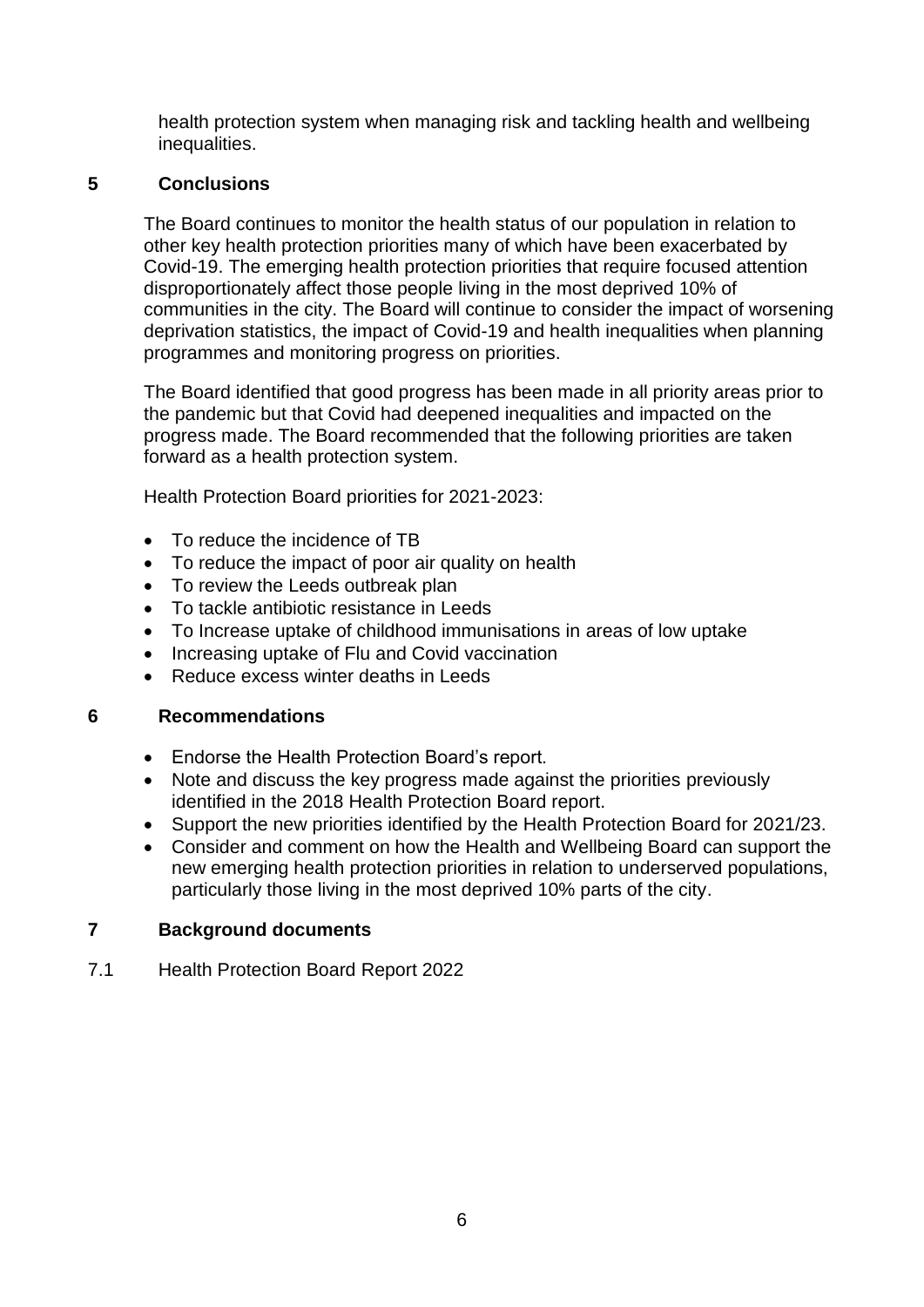# **THIS PAGE IS LEFT INTENTIONALLY BLANK**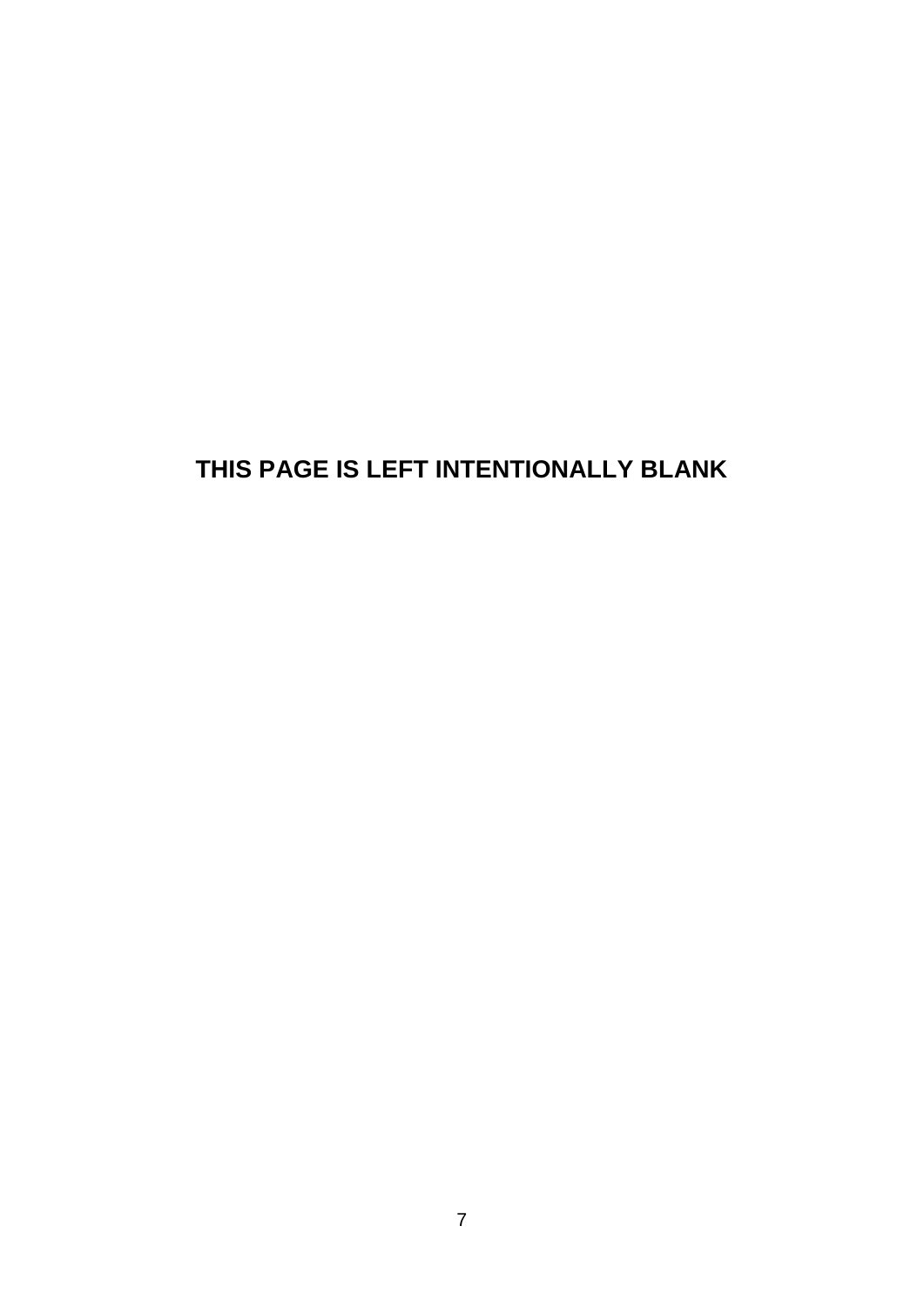# **Leeds Health and Wellbeing Board**

# **Implementing the Leeds Health and Wellbeing Strategy 2016-21**

#### **How does this help reduce health inequalities in Leeds?**

The growing health protection challenges such as Covid-19 and other emerging infectious diseases, air pollution and antimicrobial resistance are driven by a diverse range of factors from environmental change, urbanisation and the widening gaps between the least and most deprived communities. These health protection threats to health are not equally shared; marginalised populations experience extremes of poor health due to a combination of poverty, social exclusion and increased burden of risk factors.

The Health Protection Board has been working to focus on the emerging health protection priorities that require focused attention and which disproportionately affect at risk groups and those living in the most deprived 10% of communities in the city. The Board will continue to consider the impact of worsening deprivation statistics and the impact of health inequalities when planning programmes and monitoring progress on priorities.

#### **How does this help create a high quality health and care system?**

The Health Protection Board works to create a high quality health and care system through an established assurance framework and health protection dashboard where risks and gaps are addressed; through the provision of leadership to deliver a one system approach; coordination of the health protection system to establish clear roles and responsibilities and assessment of emerging trends which can be assessed and communicated to system leaders to inform priority setting.

#### **How does this help to have a financially sustainable health and care system?**

The Health Protection Board helps to have a financially sustainable system through ensuring there is emphasis on collaboration between organisations when commissioning and planning health protection programmes, promoting cross-sectoral partnerships that help create healthy and resilient people and communities and agreeing joint priorities, gaps, risks and plans to address.

#### **Future challenges or opportunities**

Health Protection Board priorities for 2021-2023:

- To reduce the incidence of TB
- To reduce the impact of poor air quality on health
- To review the Leeds outbreak plan
- To tackle antibiotic resistance in Leeds
- To Increase uptake of childhood immunisations in areas of low uptake
- Increasing uptake of Flu and Covid vaccination
- Reduce excess winter deaths in Leeds